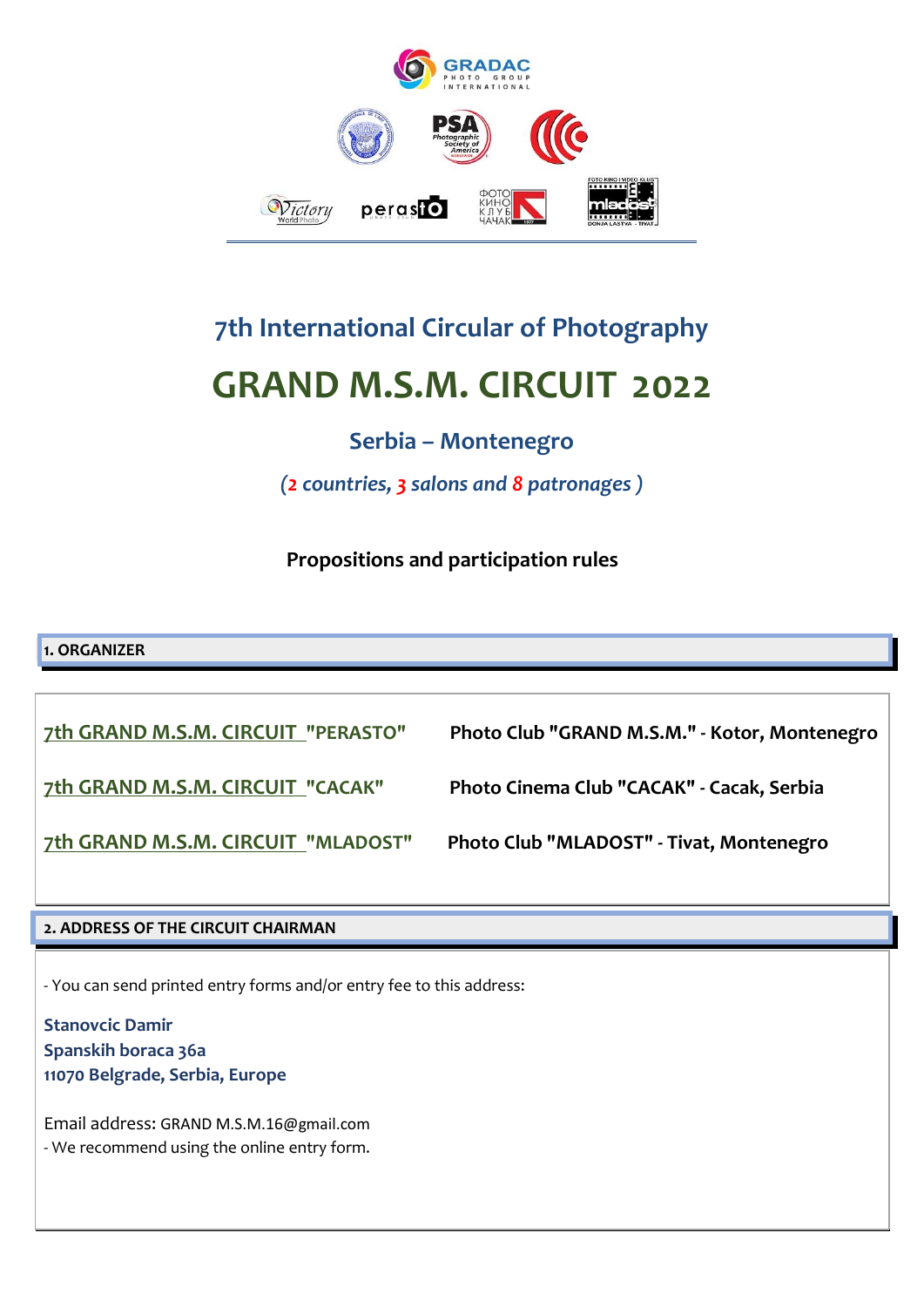#### **3. SECTIONS**

- There are 4 sections, all digital:

**A) OPEN COLOR**(color digital) FIAP and PSA PID Color

**B) OPEN MONOCHROME** (monochrome digital) FIAP and PSA PID Monochrome

**C) NATURE** (color/monochrome digital) FIAP and PSA ND

**D) PHOTO TRAVEL** (color/monochrome digital) FIAP and PSA PTD Color

- Each photo can be presented in only one section.

- **Monochrome images are not allowed in the PIDC section**.

#### **4. ENTRY FEE**

Entry fee is :

- for 1 or 2 section **30 Euros** or **38 Dollars**

- for 3 to 4 sections **40 Euros** or **49 Dollars**

Possible ways of payment:

- *PayPal* **transfer (Preferred method) on PayPal account gradacfoto@gmail.com**
- Cash sent to organizer's address (Checks and IRC are not accepted)
- The works of the authors who did not pay the fee would not be taken into consideration.
- For groups with 10 and more authors we grant 10% discount.
- For groups with 20 and more authors we grant 20% discount.

#### **5. CALENDAR**

Closing date: **24.07.2022 (July 24th 2022)** Judging dates: **28.07.2022. to 02.08.2022**. (July 28th to August 2nd 2022) Notification date: **11.08.2022**. (August 11th 2022) [https://perasto.club,](http://www.gradacfoto.com/smscircuit) and each author personally in the mail. On-Line Gallery posted: **12.08.2022**. (August 12th 2022) Sending awards till: **17.10.2022**. (October 17th 2022) Date for mailing of catalogues: **17.10.2022**. (October 17th 2022)

Authors must fill out online entry form (preferred method), on [https://perasto.club](http://www.gradacfoto.com/smscircuit)  They can also send the printed entry form to the organizer's address together with a CD/DVD.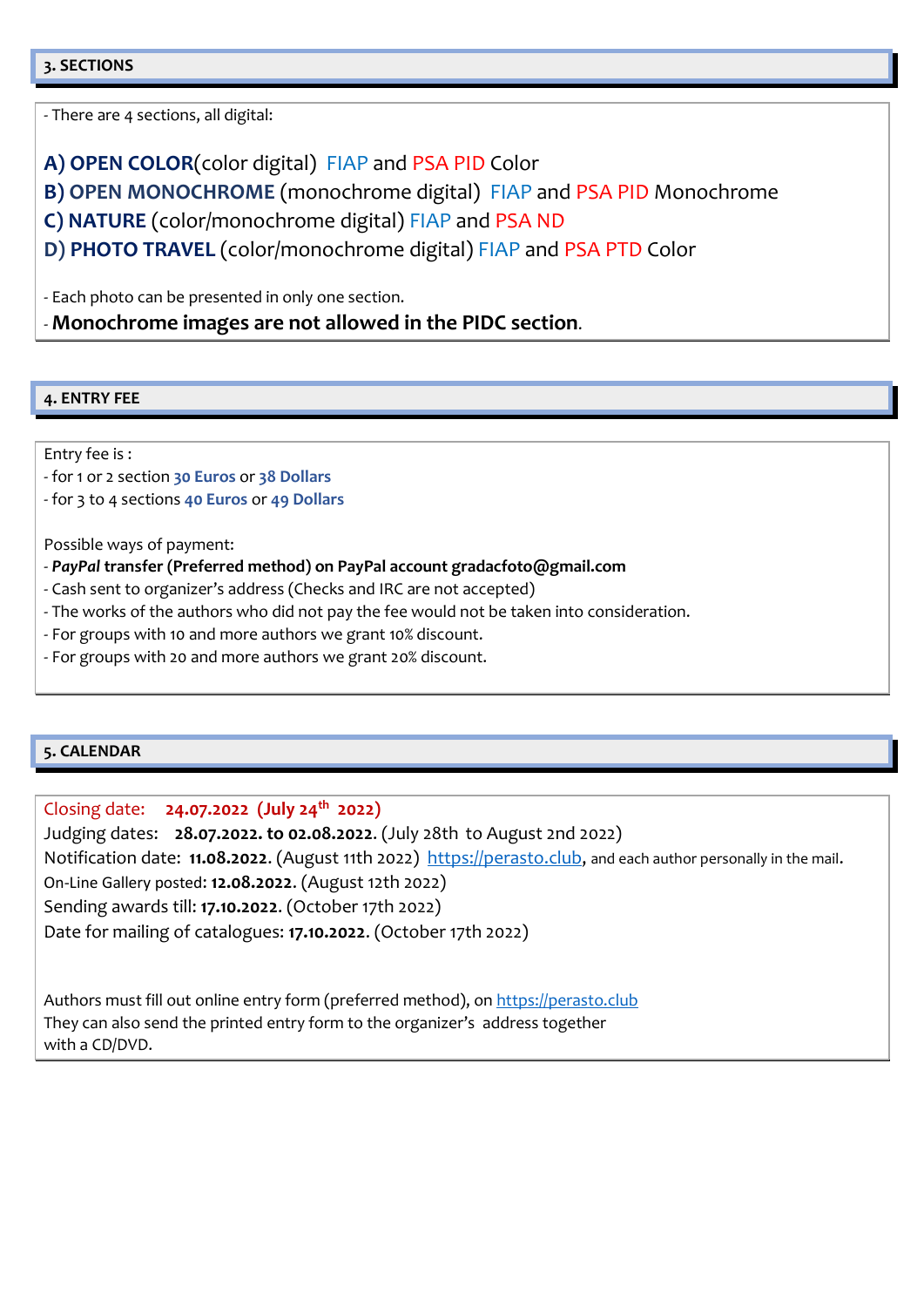#### **6. JURY MEMBERS**

# **7th GRAND M.S.M. CIRCUIT "PERASTO" – Kotor**

**Zoran Milosevic -** EFIAP, MF FSS - Serbia **Franke Luis Alberto,** MFIAP, ESFIAP, EFIAP/d3, GMPSA/b - Argentina **Silvana Retter –** EFIAP, GPU VIP-2, GPU CR.3 - Romania

# **7th GRAND M.S.M. CIRCUIT "CACAK" – Cacak**

**Vojislav Vojo Pesterac -** EFIAP/d2, MF FSS - Serbia **Ivan Stojanovic -** EFIAP, F1 FSS - Serbia **Ribokaite Normante –** Lithuania

# **7th GRAND M.S.M. CIRCUIT "MLADOST" – Tivat**

**Branko Jakovljevic,** AFIAP, MF FSS - Serbia **Boddi Simone,** EFIAP/p, PPSA, GPU VIP2 - Italy **Anton Toni Markovic-** Photo Artist - Montenegro

Equipment to Show Digital Images to Judges: Samsung 48" FHD Flat TV J5100 Series 5 with 1080P resolution. The Exhibition will be conducted in accordance with the rules of the PSA and FIAP The decision of the jury is final and irrevocable, complaints are not possible. Images may not be changed by the exhibition prior to or during judging. Images may not be changed by the exhibition's equipment prior to or during judging. This includes resizing of images either smaller or larger or changing the aspect ratio of the original image to "Fit to screen" or to "Fill screen" by HDTV equipment.

The Exhibition will be conducted in accordance with the rules of the PSA and FIAP

An entrant's images will not be presented to the judges consecutively. An entrant's four images will be distributed throughout four rounds of judging in that section. Distribution of images will be in the same round order as submitted by the entrant.

An image may be entered in only one section.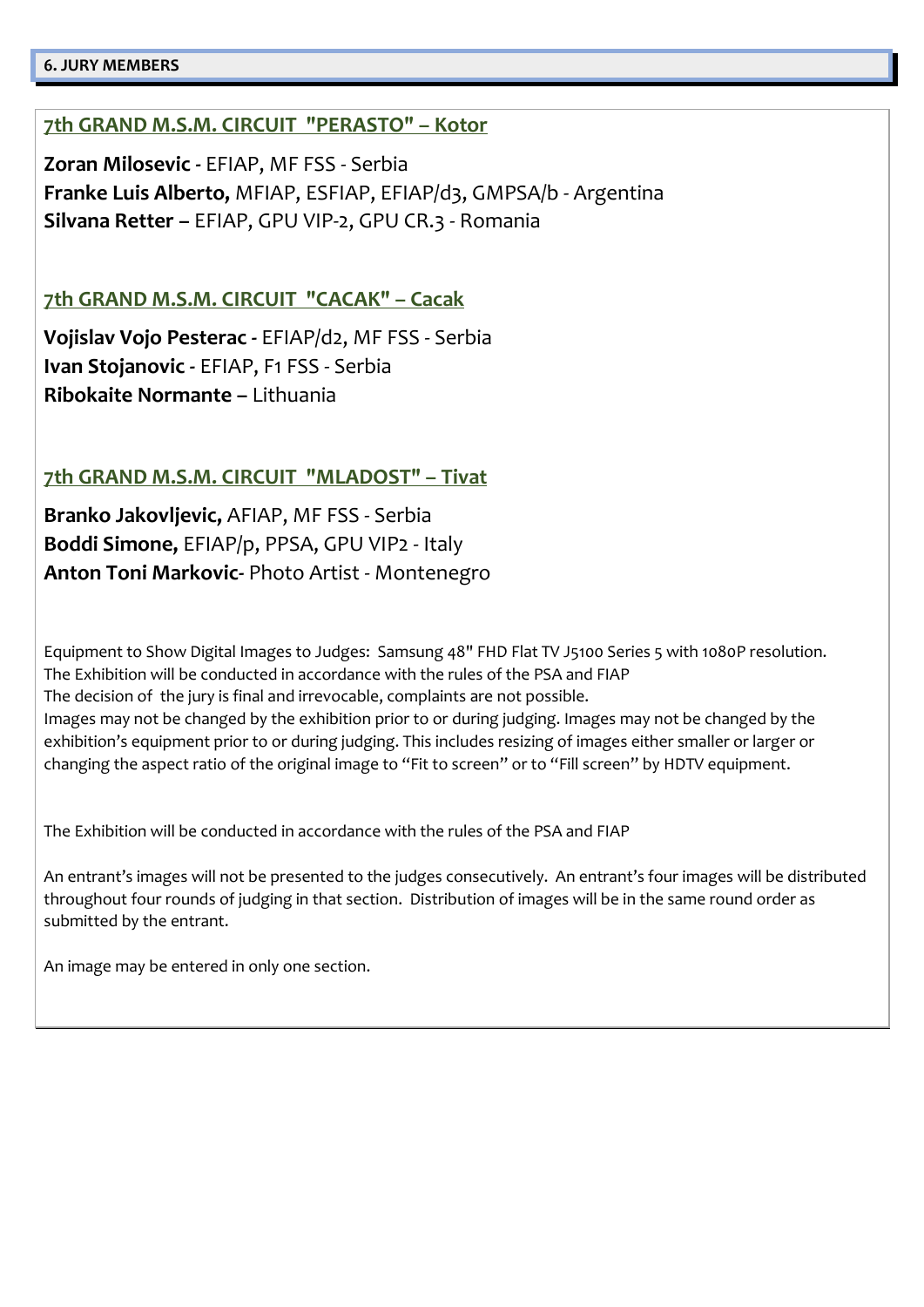# **TOTAL OF - 519 AWARDS !!!**

# **7th GRAND M.S.M. CIRCUIT "PERASTO" – Kotor - 169 AWARDS !**

#### **FIAP Blue Badge for the best Author of Salon**

**FIAP** Gold medal in each section (4 altogether) + 2 FIAP honorable mention ribbons in each section (8 altogether) **PSA** Gold medal in each section (4 altogether) + 3 PSA honorable mention ribbons in each section (12 altogether) **GRADAC PGI** Gold, Silver, Bronze medal in each section (12 altogether) + 6 GRADAC PGI honorable mention in each section (24 altogether) **VICTORY P.W.** Gold, Silver, Bronze medal in each section (12 altogether) + 6 VICTORY P.W. honorable mention in each section (24 altogether) **FK GRAND M.S.M.** Gold, Silver, Bronze medals in each section (12 altogether) + 6 SALON honorable mention in each section (24 altogether)

**SPECIAL DIPLOMA OF JURY MEMBER** 6 in each section (24 altogether) **HONORABLE MENTION OF SALON CHAIRMAN** 2 in each section (8 altogether)

# **7th GRAND M.S.M. CIRCUIT "CACAK" – Cacak - 181 AWARDS !**

### **FIAP Blue Badge for the best Author of Salon**

**FIAP** Gold medal in each section (4 altogether) + 2 FIAP honorable mention ribbons in each section (8 altogether) **PSA** Gold medal in each section (4 altogether) + 3 PSA honorable mention ribbons in each section (12 altogether) **FSS** Gold medals in each section (4 altogether) + 2 FSM honorable mention in each section (8 altogether) **GRADAC PGI** Gold, Silver, Bronze medal in each section (12 altogether) + 6 GRADAC PGI honorable mention in each section (24 altogether) **VICTORY P.W.** Gold, Silver, Bronze medal in each section (12 altogether) + 6 VICTORY P.W. honorable mention in each section (24 altogether) **FK CACAK** Gold, Silver, Bronze medals in each section (12 altogether) + 6 SALON honorable mention in each section (24 altogether)

**SPECIAL DIPLOMA OF JURY MEMBER** 6 in each section (24 altogether) **HONORABLE MENTION OF SALON CHAIRMAN** 2 in each section (8 altogether)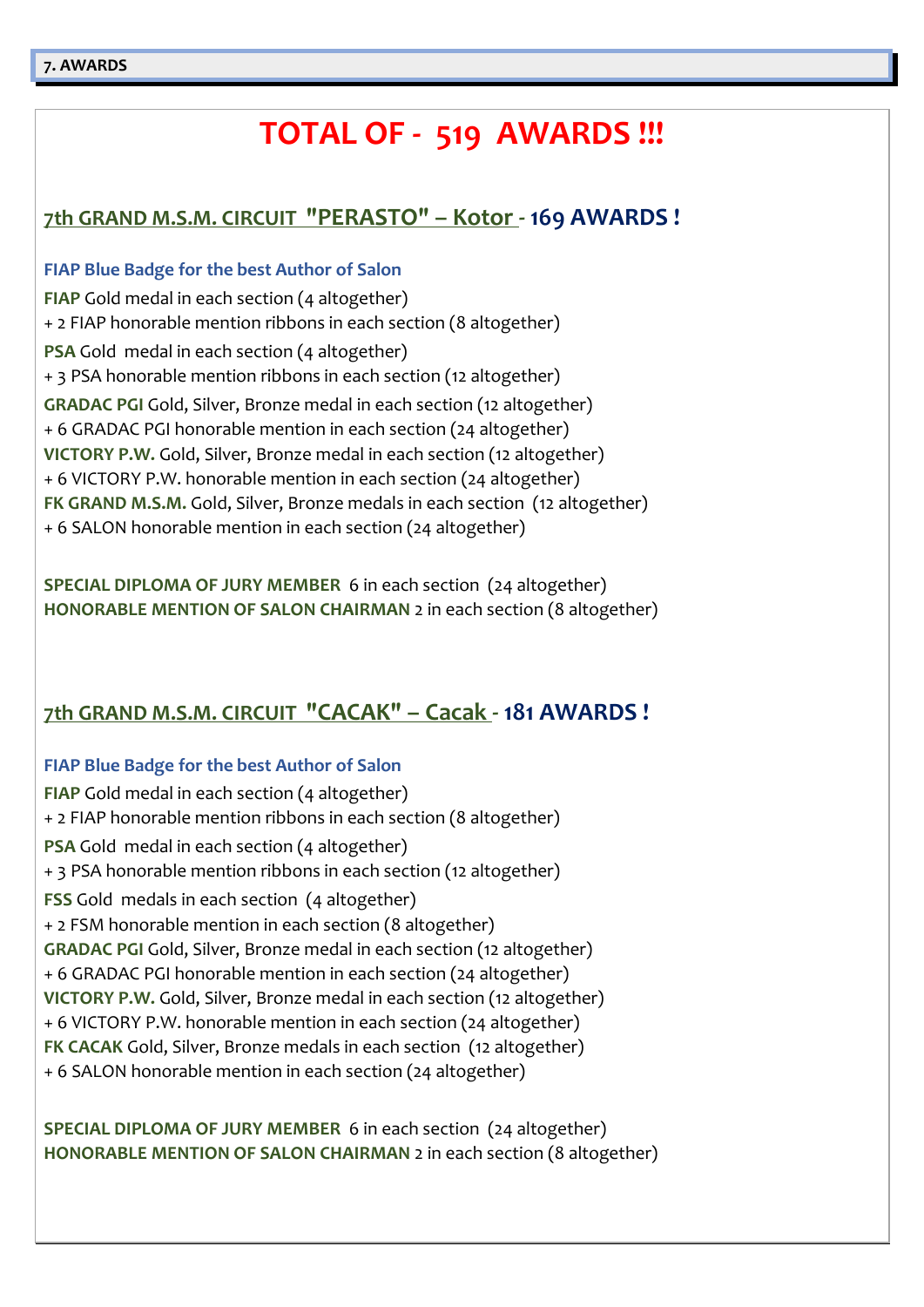# **7th GRAND M.S.M. CIRCUIT - "MLADOST" – Tivat - 169 AWARDS !**

#### **FIAP Blue Badge for the best Author of Salon**

**FIAP** Gold medal in each section (4 altogether) + 2 FIAP honorable mention ribbons in each section (8 altogether) **PSA** Gold medal in each section (4 altogether) + 3 PSA honorable mention ribbons in each section (12 altogether) **GRADAC PGI** Gold, Silver, Bronze medal in each section (12 altogether) + 6 GRADAC PGI honorable mention in each section (24 altogether) **VICTORY P.W.** Gold, Silver, Bronze medal in each section (12 altogether) + 6 VICTORY P.W. honorable mention in each section (24 altogether) **FK MLADOST** Gold, Silver, Bronze medals in each section (12 altogether) + 6 SALON honorable mention in each section (24 altogether)

**SPECIAL DIPLOMA OF JURY MEMBER** 6 in each section (24 altogether) **HONORABLE MENTION OF SALON CHAIRMAN** 2 in each section (8 altogether)

#### **8. CATALOG**

On-line PDF Exhibition catalog will be publishing on websit[e https://perasto.club](http://www.gradacfoto.com/smscircuit) and link will be send to all participants.

#### **9. IMAGE AND ENTRY REQUIREMENTS**

This exhibition is open to anyone; however, an entry may be rejected when the Sponsor or the Exhibition Organizers, in their reasonable discretion, believes the entry does not conform to exhibition rules and these Conditions of Entry. Membership in any photographic organization is not required.

**Sanctions**: Entries will not be accepted from any entrant who is currently sanctioned by PSA.

#### **PSA Star Ratings**

To receive proper Star ratings credit from PSA, entrants must provide their names and country exactly the same in each exhibition. Aliases are not permitted. Please contact PSA in the event of name changes or relocating to another country.

#### **Image Creation**

Entries must originate as photographs (image-captures of objects via light sensitivity) made by the entrant on photographic emulsion or acquired digitally. .

#### **Certification**:

By virtue of submitting an image, the entrant certifies the work as his or her own (.Images may not incorporate elements produced by anyone else (for example: clip art, images or art by others downloaded from the Internet).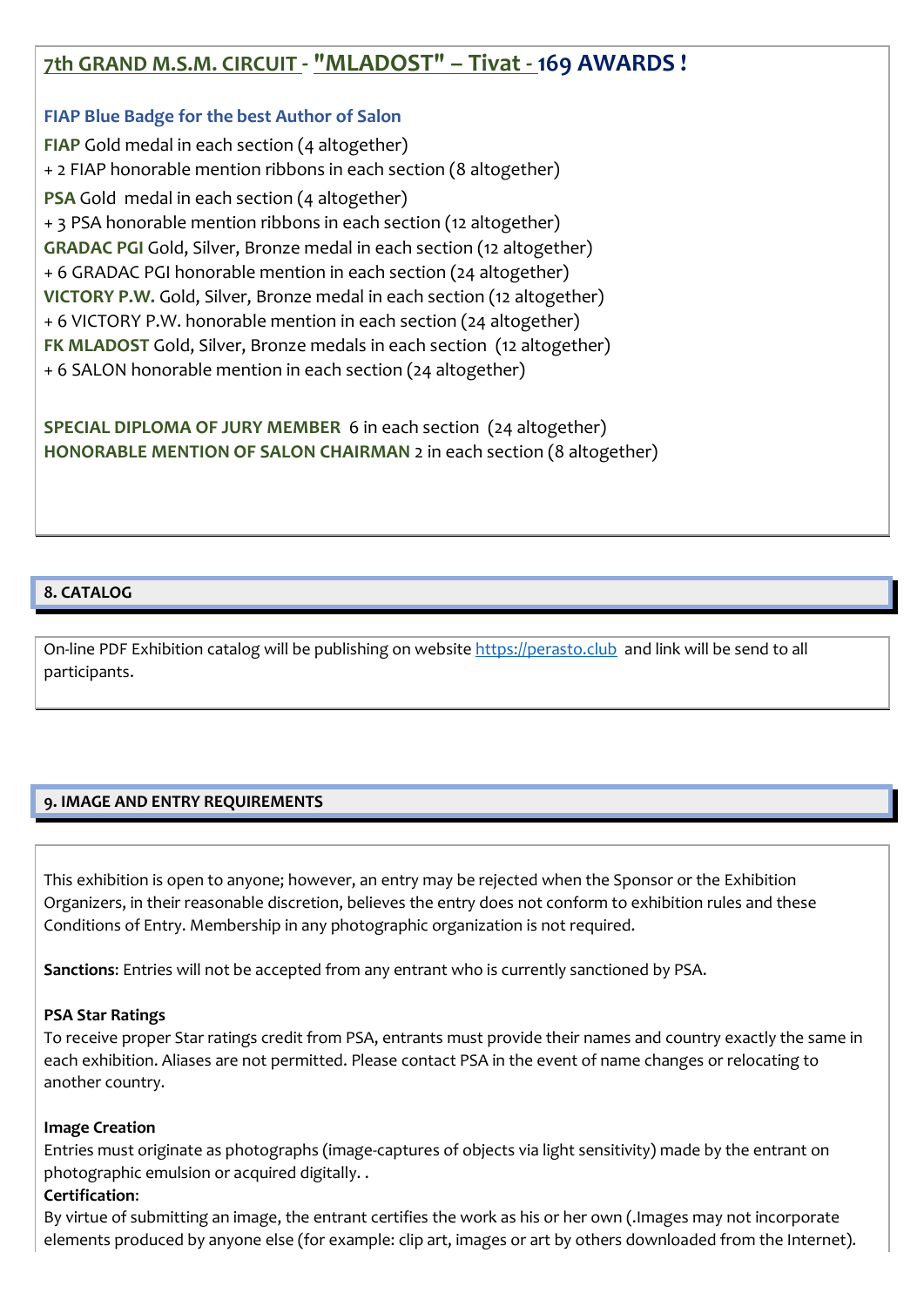Aliases are not allowed. The entrant permits the sponsors to reproduce all or part of the entered material free of charge for publication and/or display in media related to the exhibition. This may include low resolution posting on a website. Note: Entrants who indicate that their images may not be reproduced or used "will not be eligible for awards" or inclusion in audio-visuals of the exhibition "and could be subject to disqualification" by the exhibition sponsors. The exhibition assumes no liability of any misuse of copyright

**Alteration and Computer Generation** Subject to Divisional restrictions (particularly Nature, Photo Travel, and Photojournalism) images may be altered, either electronically or otherwise, by the maker. Adjustments to enhance images or creatively modify images are allowed providing the underlying photograph is retained in a way that is obvious to the viewer. Images may not be constructed entirely with a computer, and must be the sole work of the author

**Re-use of accepted images**: Once an image has been accepted in this exhibition it may not be entered again in any future instances of this exhibition. It may, of course, be entered in any other PSA/FIAP recognised exhibitions but **must always have the same title**.

**Entry**: An Entry consists of, up to and including, four (4) images entered by a single entrant into the same Section. An entrant may only enter a specific Section once.

#### **Titles**:

Each image must have a unique title **that is a description of the image**. That unique title must be used for entry of that image or of an identical Image into any and all PSA-Recognized exhibitions. Titles must be 35 characters or fewer. No titles may be visible to the judges, and nothing in the image may identify the maker. Titles may not include file extensions such as .jpg or .jpeg (or any other camera capture filenames such as IMG 471). Titles may not consist of personal identifiers possibly augmented by a number; or include words such as "untitled" or "no title". Titles may not consist solely of numbers unless those numbers are prominently contained within the image, such as a contestant number in a race.

#### **Color and Monochrome:**

Color and Monochrome images from the same capture that share substantial pictorial content in common will be considered the same image and must be given the same title.

#### **10. PHOTOS AND FILE NAMING**

Photos must be in JPG file format, maximum dimensions:

**1920** pix. Horizontal side and **1080** pix. Vertical side in 300 dpi.

**AUTHORS CAN SUBMIT PHOTOS ONLINE**, compression 7-12, max 3Mb. Photos larger than allowed will be rejected and appropriate photos will be required.

Following the instructions on www.gradacfoto.com or they can send them on

CD or DVD.

CD/DVD will not be returned.

No requirements for file names, file name should be as you would want it to appear in the catalogue (same as title name). Images without valid titles shall be rejected and the entrant notified to resubmit the entry with valid titles. Exhibitions shall not create titles for the entrant.

#### **For naming you can use only:**

- English alphabet: A-z
- Digits: 0-9
- Apostrophe: \'
- Dash (or a hyphen): -
- Underscore: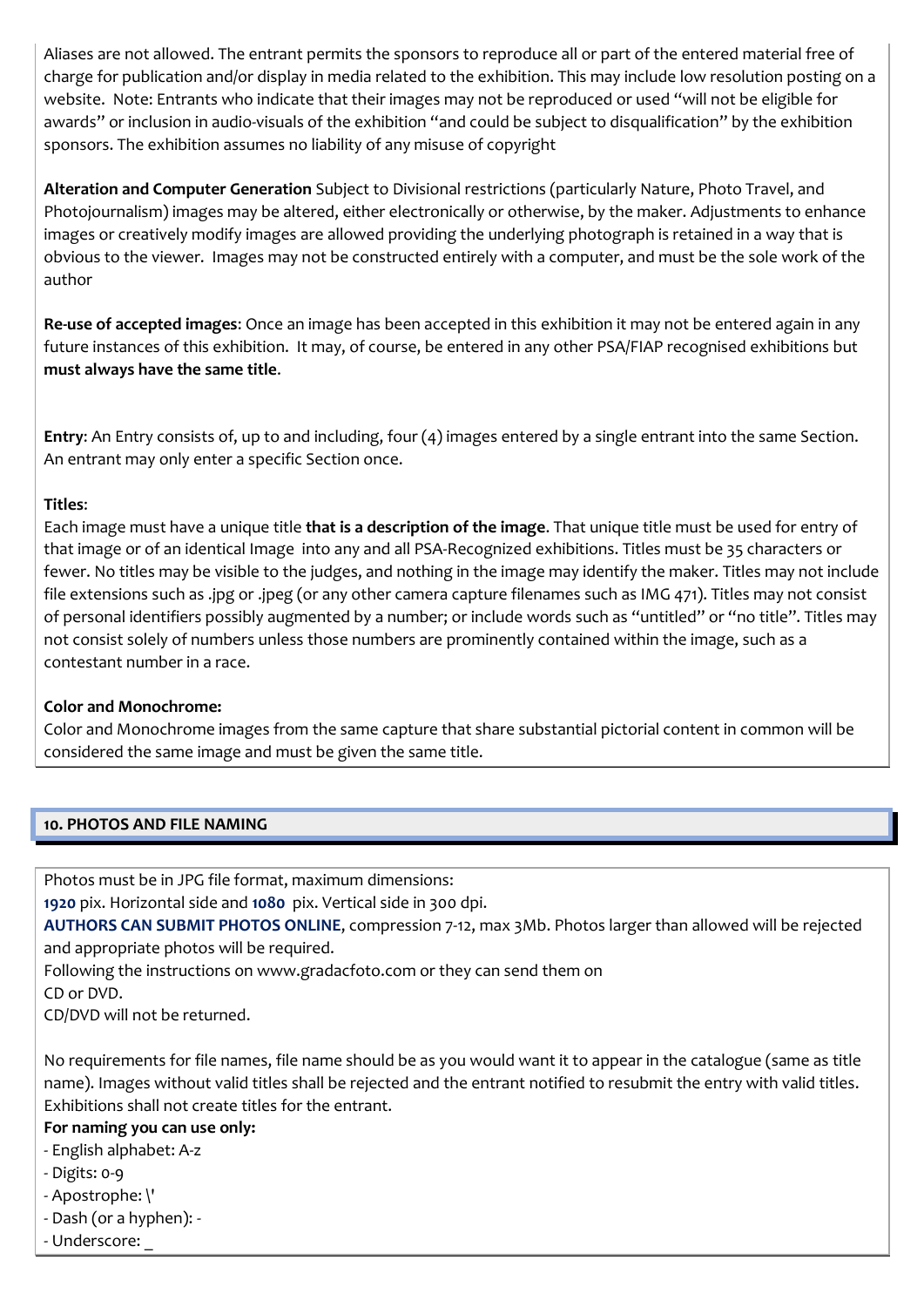#### **11. DATA PROTECTION**

By entering this exhibition, you are explicitly consenting to the personal details you have supplied, including email addresses, being held, processed and used by the exhibition organizers for purposes associated with this exhibition. You also explicitly consent to such information being sent to organizations that have accorded official recognition, patronage or accreditation to this exhibition. You acknowledge and accept that entering this exhibition means that the status and results of your entry may be made public.

#### **12. REPORT CARD NOTIFICATIONS**

All participants will receive personal report card notifications via e-mail. The results of the exhibition will also be published on the website [https://perasto.club](http://www.gradacfoto.com/smscircuit)

#### **13. NOTICE TO ENTRANTS**

**FIAP NOTICE:** In order to have legal authority on those who do not respect the rules of FIAP, the organiser must make sure that all participants of an online event under FIAP Patronage tick a box next to which the following text is stated:

"I hereby expressly agree to  $FIAP$  document 018/2017 « Conditions and regulations for FIAP Patronage » and [FIAP document 033/2021«](https://www.myfiap.net/documents/DOC_033_2021_RedList_EN.pdf) Sanctions for breaching FIAP regulations and the red list ». I am particularly aware of chapter II « Regulations for International photographic events under [FIAP](https://www.myfiap.net/documents/FIAP%20DOC%20018%202017%20E.pdf) patronage » of FIAP [document 018/2017,](https://www.myfiap.net/documents/FIAP%20DOC%20018%202017%20E.pdf) dealing under Section II.2 and II.3 with the FIAP participation rules, the sanctions for breaching FIAP regulations and the red list."

FIAP documents 018/2017 and 017/2017 must be linked to this paragraph so that participants can consult it

**PSA NOTICE:** When an entrant fills in the Entry Form to submit an entry the entrant will see a feature to affirm he or she has read these Conditions of Entry when he or she fills out the entry form. If the entrant does not so affirm the entry will not be submitted

#### **14. BREACHES OF RULES**

#### **FIAP:**

The mention that by the sole act of submitting his/her images or files to a salon under FIAP Patronage, the entrant accepts without exception and with no objection the following terms: - that the submitted images can be investigated by FIAP to establish if these obey to FIAP regulations and definitions even if the entrant is not a member of FIAP, - that FIAP will use any means at its disposal for this undertaking, - that any refusal to cooperate with FIAP or any refusal to submit the original files as captured by the camera, or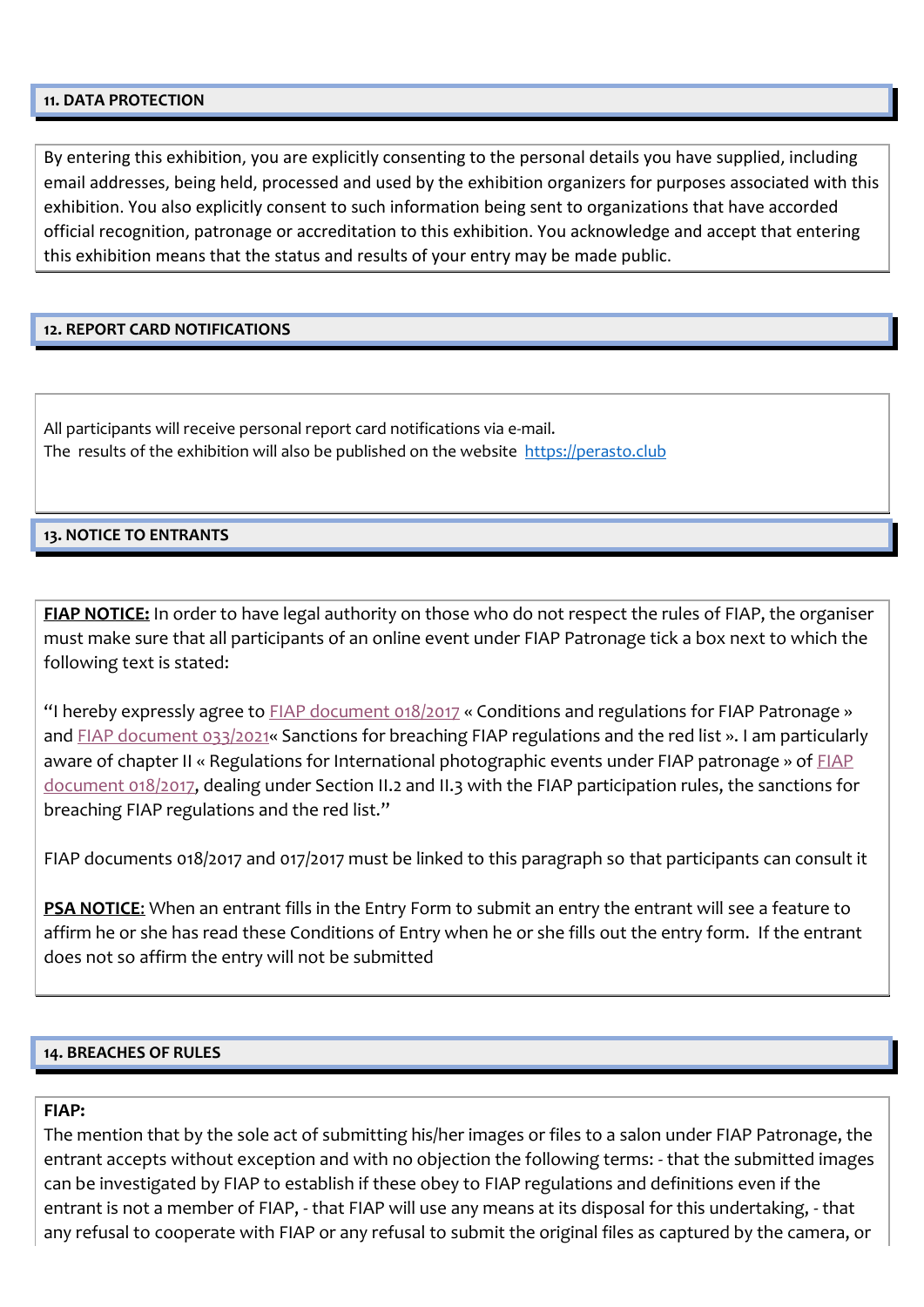failure to provide sufficient evidence, will be sanctioned by FIAP, - that in case of sanctions following the non compliance with FIAP regulations, the name of the entrant will be released in any form useful to inform the breaches of the rules. It is recommended to leave the EXIF data in the submitted files intact in order to ease eventual investigations. If, at any time, it is determined in the reasonable discretion of the exhibition organizer or the judges before, during, or after the judging of an exhibition that an entrant has submitted entries where one or more images may fail to comply with these Conditions of Entry, including the stated definitions, the exhibition organizers reserve the right to delete the entry from the exhibition and void any or all acceptances or awards in connection with the exhibition. Fees may be forfeited or refunded in these circumstances. The entrant acknowledges that the decision of the exhibition organizers or the judges is final.

## **PSA**

If, at any time, it is determined in the reasonable discretion of the exhibition organizer or the judges before, during, or after the judging of an exhibition that an entrant has submitted entries where one or more images may fail to comply with these Conditions of Entry, including the stated definitions, the exhibition organizers reserve the right to delete the entry from the exhibition and void any or all acceptances or awards in connection with the exhibition. Fees may be forfeited or refunded in these circumstances. The entrant acknowledges that the decision of the exhibition organizers or the judges is final

In order to ensure that images comply with the Conditions of Entry and definitions, the exhibition organizers may carry out reasonable measures to verify that:

a) the images are the original work of the entrant and

b) the images comply with the rules and definitions as set out in these Conditions of Entry

These steps include, but are not limited to, questioning any entrant, requiring the submission of RAW files or other digital files representing the original capture of the submitted image(s), confronting the entrant with evidence that one or more submitted images fails to comply with the Conditions of Entry (also known as Entry Rules), and offering the entrant a reasonable opportunity to provide counter evidence to refute the exhibition organizer's evidence by a set deadline. Such entries that are not cleared or are still questionable after the entrant has presented evidence may be considered in breach of these Conditions of Entry, and declined. Such entries may be referred to PSA for further investigation of possible ethics violations

PSA retains the right to investigate in any way all complaints/suspicions of breaches of entry conditions, impose sanctions if deemed necessary, void the acceptances of any image found to violate the PSA rules, include the entrant's name on the list of sanctions provided to Exhibitions, and share such investigations with FIAP. Entrants automatically agree to these terms by the act of entering the Exhibition and agree to cooperate with any investigation.

If another party is submitting images on the entrant's behalf, the entrant will still be held responsible for adhering to these Conditions of Entry (Entry Rules) **and will be subject to sanction for any violations** to these Conditions of Entry and PSA's Statement of Ethics that may result. If another party is processing images for an entrant or submitting images on the entrant's behalf, the entrant will still be held responsible for adhering to all Conditions of Entry including the specific conditions in the relevant definitions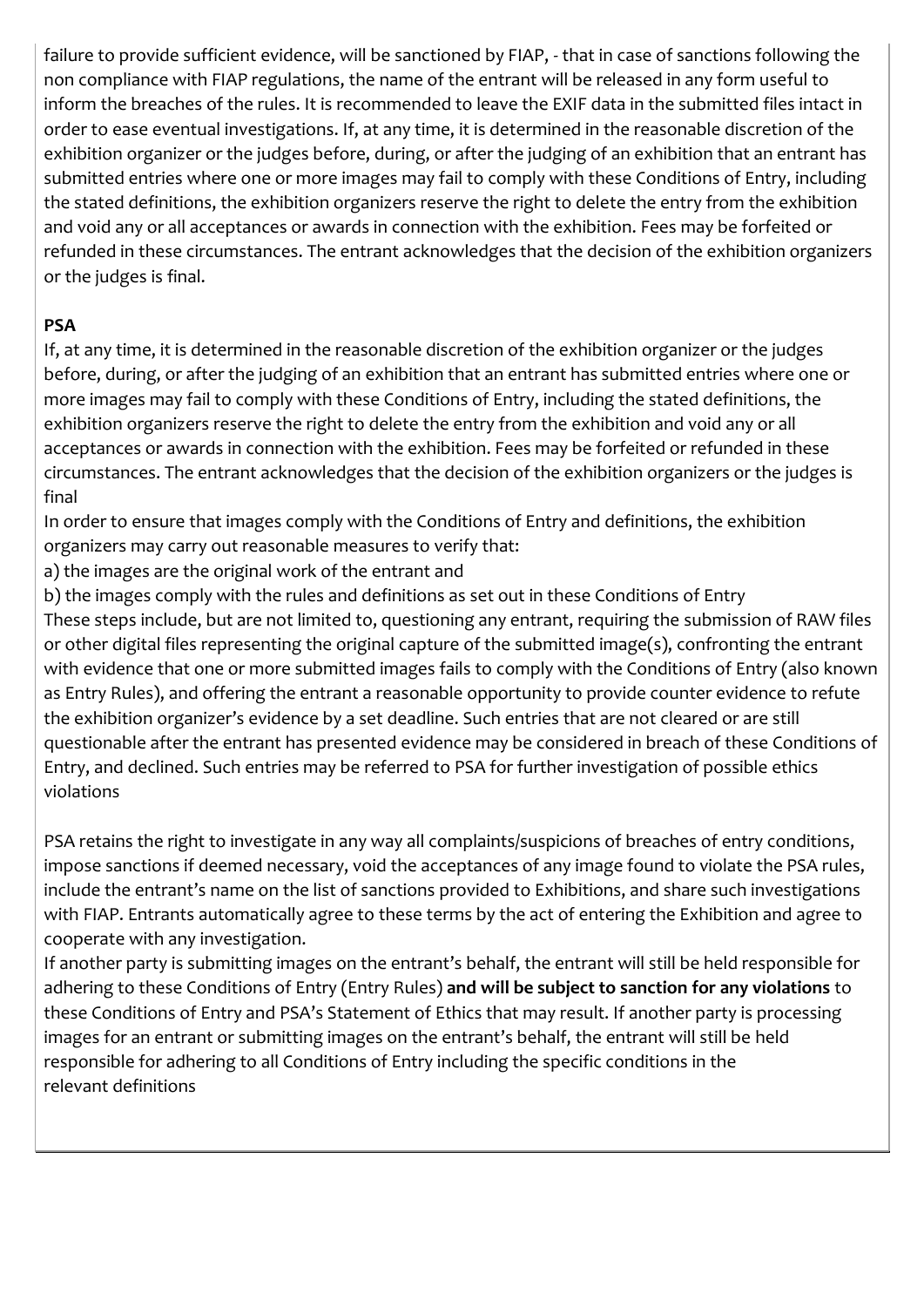19.08. and 20.08.2022. - **Photo Club "MLADOST" –** Seljanovo BB, **Tivat, Montenegro** 26.08. and 27.08.2022.- **Photo Cinema Club "CACAK" –** Trg Ustanka 2-6, **Cacak, Serbia** 12.08. and 13.08.2022.- **Photo Club "GRAND M.S.M." –** Zgrada Bujkovica bb**, Kotor, Montenegro**

#### **16. SUBJECT MATTER AND SECTION DEFINITIONS**

#### **Statement on Subject Matter applicable to all sections**

The fundamental rule that must be observed at all times and **applies to all sections** offered in exhibitions with FIAP patronage or PSA recognition is that **the welfare of living creatures is more important than any photograph**. This means that practices such as baiting of subjects with a living creature and removal of birds from nests, for the purpose of obtaining a photograph, are highly unethical, and such photographs are not allowed in any exhibition with FIAP patronage or PSA recognition. Under no circumstances may a living creature be placed in a situation where it will be killed, injured or stressed for the purpose of obtaining a photograph. This rule applies regardless of whether or not the creature being killed, injured or stressed is visible in the captured image.

There are also concerns about the use of aerial photography, drones, helicopters, low flying aircraft. These should not cause any interference with other individuals or animals which causes a disturbance in their normal activity or disrupt the way any individuals or animals interact with their environment.

Entry in this exhibition is conditional on accepting these policies. The content of images must comply with these General Conditions and with the Division and Section definitions listed in these conditions. Images that - in the sole opinion of the judges or the Exhibition Organizers - do not comply, will be disqualified so the entrant may be aware of the problem when considering entry into other exhibitions with FIAP patronage/PSA recognition. Further details on the PSA's drone policy may be found a[t https://psa-photo.org/index.php?psa-policies#drone](https://psa-photo.org/index.php?psa-policies%23drone)

#### **FIAP Monochrome Definition**

A black and white work fitting from the very dark grey (black) to the very clear grey (white) is a monochrome work with the various shades of grey. A black and white work toned entirely in a single colour will remain a monochrome work able to stand in the black and white category; such a work can be reproduced in black and white in the catalogue of a salon under FIAP Patronage. On the other hand a black and white work modified by a partial toning or by the addition of one colour becomes a colour work (polychrome) to stand in the colour category; such a work requires colour reproduction in the catalogue of a salon under FIAP Patronage.

#### **PSA Monochrome Definition**

An image is considered to be Monochrome only if it gives the impression of having no color (i.e. contains only shades of grey which can include pure black and pure white) OR it gives the impression of being a greyscale image that has been toned in one color across the entire image. (For example by Sepia, red, gold, etc.) A greyscale or multi-colored image modified or giving the impression of having been modified by partial toning, multi-toning or by the inclusion of spot coloring does not meet the definition of monochrome and shall be classified as a Color Work. For the purpose of this exhibition, only greyscale images are allowed in monochrome sections. Toned images are not allowed

#### **PSA/FIAP Nature Definition**

Nature photography records all branches of natural history except anthropology and archaeology. This includes all aspects of the physical world, both animate and inanimate, that have not been made or modified by humans. Nature images must convey the truth of the scene that was recorded. A well-informed person should be able to identify the subject of the image and be satisfied that it has been presented honestly and that no unethical practices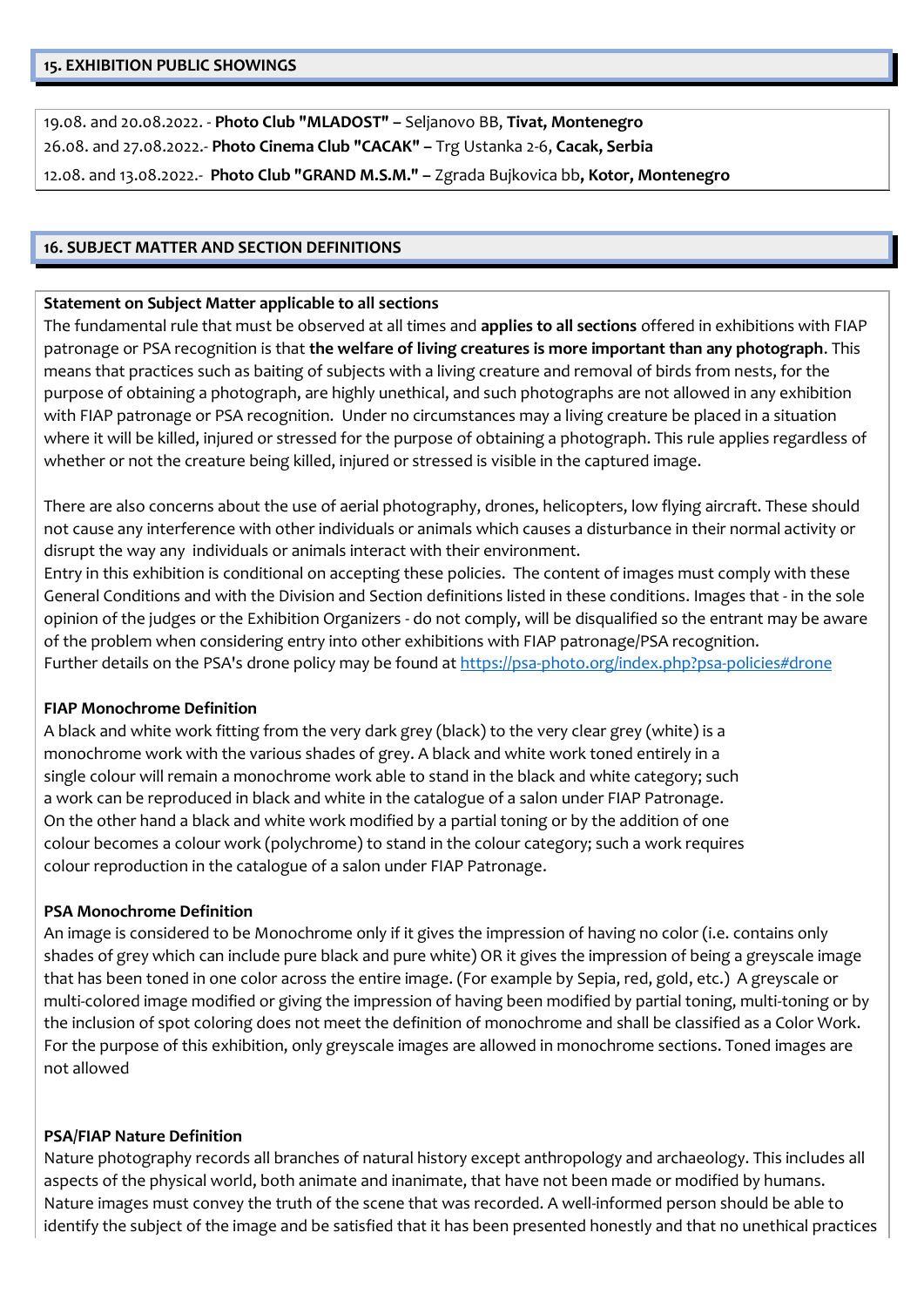have been used to control the subject or capture the image. Images that directly or indirectly show any human activity that threatens the life or welfare of a living organism are not allowed.

The most important part of a Nature image is the nature story it tells. High technical standards are expected and the image must look natural.

Objects created by humans, and evidence of human activity, are allowed in Nature images only when they are a necessary part of the Nature story.

Photographs of human-created hybrid plants, cultivated plants, feral animals, domesticated animals, human-created hybrid animals and mounted or preserved zoological specimens are not allowed.

Images taken with subjects under controlled conditions, such as zoos, are allowed.

Controlling live subjects by chilling, anaesthetic or any other method of restricting natural movement is not allowed. No modification that changes the truth of a Nature image is allowed. Images may be cropped but no other technique that removes, adds or moves any part of the image is allowed.

Techniques that remove elements added by the camera, such as dust spots, digital noise and lens flare are allowed. Complete conversion of colour images to greyscale monochrome is allowed. Partial conversion, toning and infrared captures or derivations are not allowed.

Multiple images of the same subject that are combined in camera or with software by focus stacking, exposure blending or stitching (images taken consecutively and combined by overlapping) are allowed.

Vignettes are not allowed in Nature Images. Any border added must be a single border of white or grey, no greater than 3 -5 pixels in width. Single black borders of the same dimensions are allowed in Prints.

*Attention is drawn to the PSA Statement on Subject Matter which applies to all sections*

#### **PSA Photo Travel Definition**

A Photo Travel image expresses the characteristic features or culture of a land as they are found naturally. There are no geographical limitations. Images from events or activities arranged specifically for photography, or of subjects directed or hired for photography are not permitted. Close up pictures of people or objects must include features that provide information about the location. Techniques that add, relocate, replace or remove any element of the original image, except by cropping, are not permitted. The only allowable adjustments are removal of dust or digital noise, restoration of the appearance of the original scene, and complete conversion to greyscale monochrome. Other derivations, including infrared, are not permitted. All images must look natural.

*Attention is drawn to the PSA Statement on Subject Matter which applies to all sections*

### **Vignettes and Borders**

For the purpose of this exhibition vignettes are not allowed in Photo Travel Digital images. Any border added must be a single border of white or grey, no greater than 3 -5 pixels in width.

### **17. ORGANIZING COMMITTEE**

**Damir Stanovcic**, chairman of the organizing committee,

Bozidar Rapovac

GRAND M.S.M.16@gmail.com